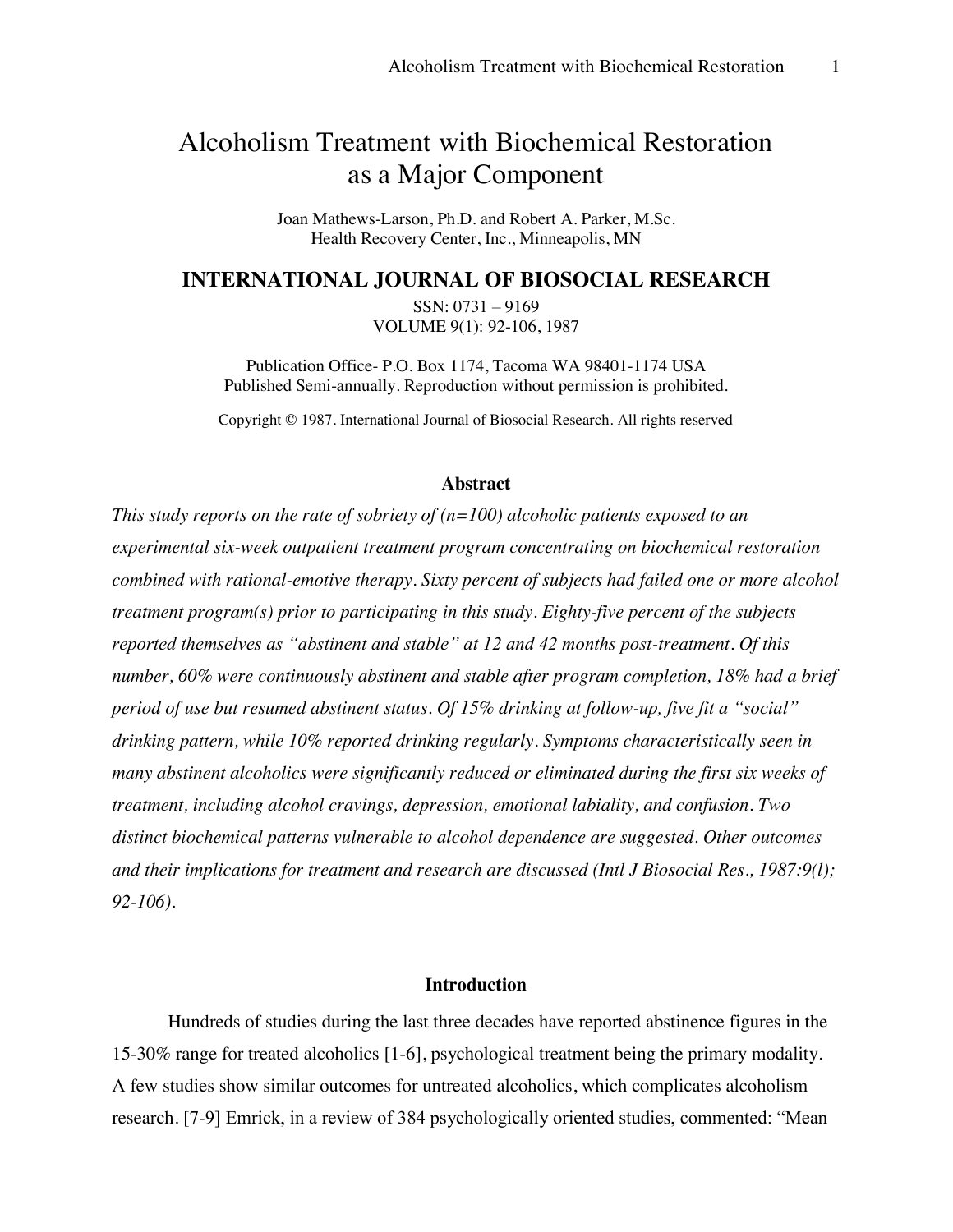abstinence rates did not differ between treated and untreated alcoholics." [10] The consistency of this outcome pattern is reflected in a 1985 follow-up report of 1,070 treated alcoholics, 5-7 years after treatment, where only 15% had become totally abstinent. [11] Additionally, over 13%, or about three times the expectancy rate, died. [11] Also, two recent reviews seriously question the effectiveness of current treatment approaches. [12,13]

Complicating this issue even further are several reports of various symptoms present long after alcoholics had been treated yet remained abstinent. [14-16] These symptoms included: anxiety, depression, tremors, memory dysfunctions, and interpersonal "sensitivity." In commenting, Gerard and Saenger [14] stated "...we were often astonished to note how prolonged abstinence could accompany such gross mental disturbances and maladjustments."

A number of recent findings linking emotional symptoms to altered neurochemistry and nutrient deficiency states suggest that an emphasis on biochemical techniques may be effective in reversing many previously unmanaged symptoms. [17-20] Over thirty years ago Dr. Roger Williams at the University of Texas pointed out the settling effect an amino acid, glutamine, has on cravings in alcoholics. [21] Ethanol impairs another amino acid's transport (tryptophan) to the brain, affecting serotonin levels and playing a key role in depression, appetite, restlessness, and other "mood" states. [22] Several studies have demonstrated that ethanol can disrupt amino acid uptake. [23] Another amino acid, tyrosine, a precursor to norepinephrine, and tryptophan the precursor to serotonin, may play major roles in depression. [24]

Similarly, ethanol impairs low level thiamine transport [25], affecting irritability, aggressiveness, and impulse control [26], as well as memory loss and lack of concentration. [27] Zinc deficiency plays an important part in appetite, taste perception, learning ability, and the integrity of the immune system. [28] Alcohol increases magnesium, calcium and zinc excretion. Delirium tremors experienced by alcoholics have been treated with magnesium treatment. [29] It is important to recognize that these and other minerals play a role in health symptoms labeled "emotional". Correcting these nutritional deficiencies or imbalances, it is hypothesized, may be an essential component of alcoholism treatment.

Similar connections, as discussed above, can be made for other vitamins, minerals, amino acids, and essential fatty acids, all in conjunction with neurochemistry and other body functioning. For example, a recent study reports that the fatty acid, gamma-linolenic acid, may aid in the conversion of certain brain metabolites blocked by heavy alcohol use, while also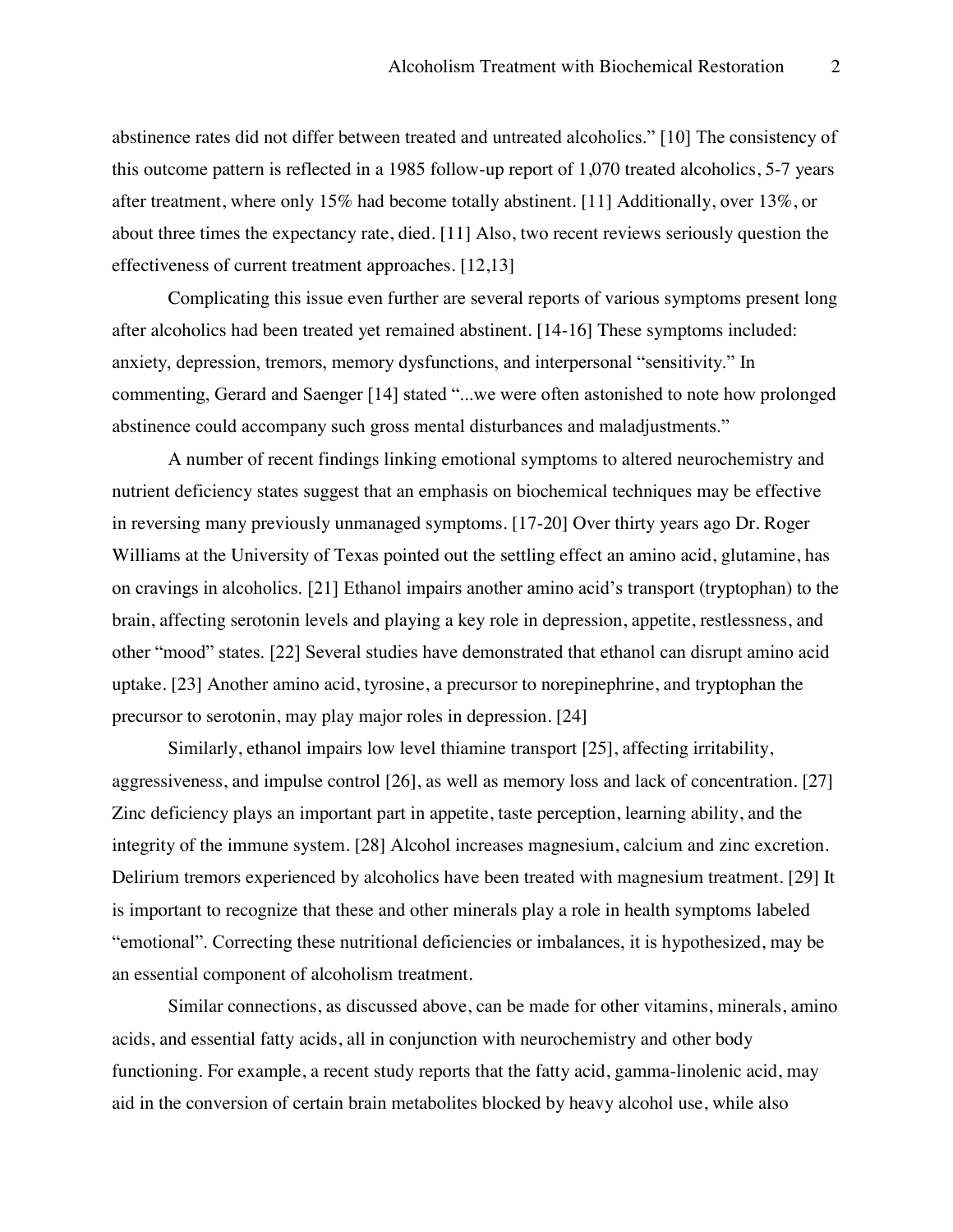appearing to play a major role in eliminating alcohol cravings. [30]

Food sensitivities, a far more complex and controversial area, have been identified as a possible contributing factor in alcohol cravings. [31] Dietary exposure of alcoholics to their food "allergens" has reportedly produced strong physiological cravings for alcohol in test subjects. [32] Many such allergic foods are theorized to produce cerebral reactions that can cause measurable changes in "emotional" symptoms. Further research is obviously needed in the field of alcoholism rehabilitation to confirm this theory.

One additional condition reported among alcoholics is hypoglycemia. [33-34] The symptoms of hypoglycemia reported resemble those referred to as the "dry drunk," including: grogginess, sleepiness, depression, extreme fatigue, food cravings (e.g. alcohol, sugar, etc.), mental confusion, etc. It was with these theories in mind that a pilot effort was initiated at an alcoholism rehabilitation program to test whether using biochemical restoration techniques in conjunction with related counseling efforts could improve the treatment outcomes of alcoholics.

#### **The Study Population**

The study was conducted at the Health Recovery Center, Inc., a private outpatient clinic in Minneapolis, Minnesota. Of the 300 clients (selected in an "every-other" pattern) seen between 1981-1984, 100 were regularly followed up. The only criteria for rejecting a case was (a) an incomplete data in a client's file, or (b) regular misuse of a non-alcohol drug. Client's ages ranged from 17 to 80 years. Sixty-eight of the 100 subjects were male. One client could not be contacted at the six-month follow-up while five could not be reached at final follow-up.

#### **Methods**

The basic format for treatment followed a six-week outpatient design. All clients were assessed in a number of biochemical and psychological ways at entry. Two written instruments, the Hoffer-Osmond Diagnostic Test (HOD) [35] and the Symptometer of Common Alcoholic/Hypoglycemic Symptoms [36] collected information on moods, physical symptoms, and a variety of behaviors. [61, 62] (The HOD is a self-administered 145 item diagnostic tool having perceptual, depression, and paranoia scales. The client responds "ves" or "no" to a variety of conditions dealing with perception and self-awareness. [62] The Symptometer is a 50-item instrument, administered by a trained counselor, which assesses a wide variety of physical experiences, including cravings, fatigue, confusion, visual disturbances, tremors, etc.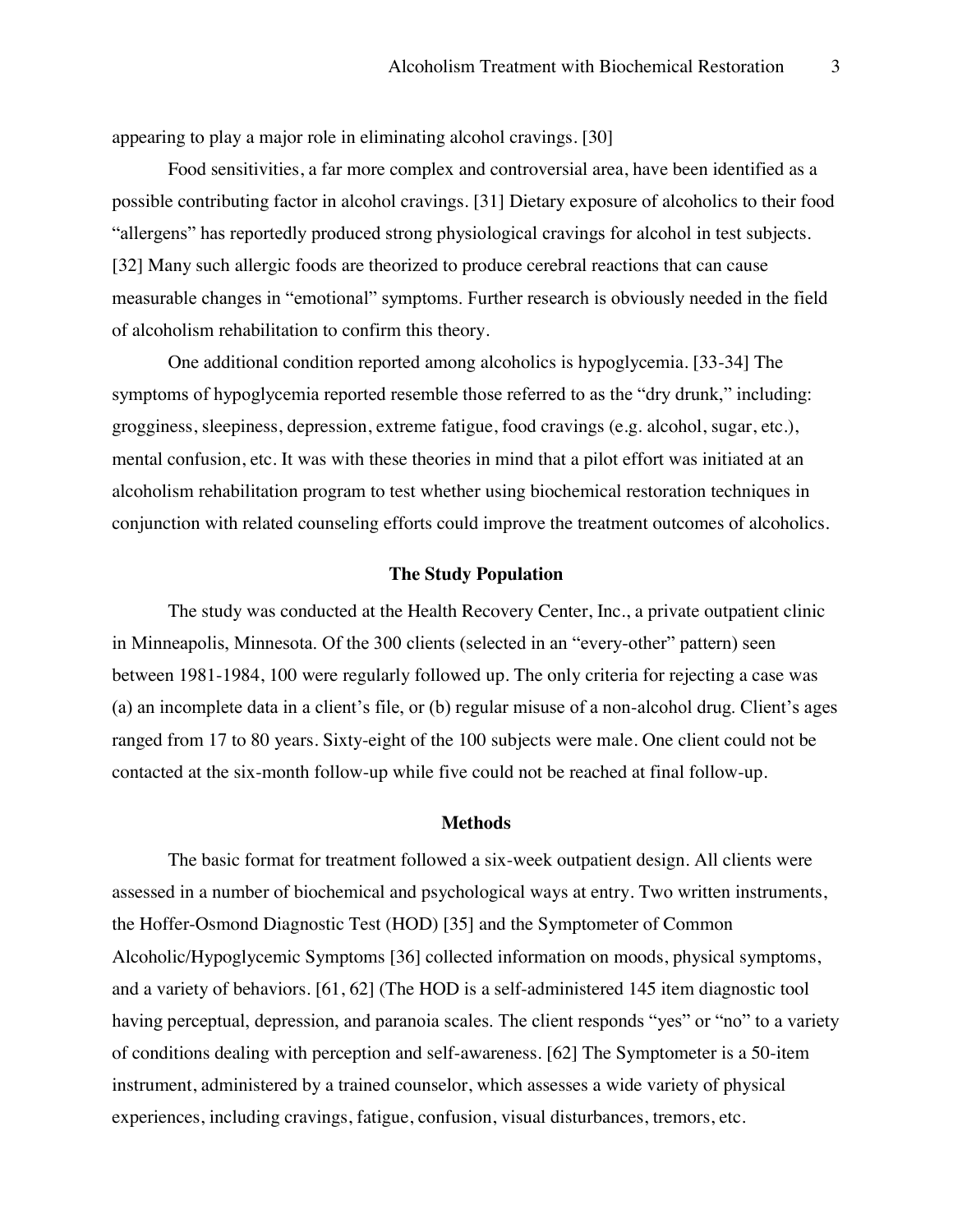Each subject had a physical examination, a 6-hour glucose tolerance test, and diet analysis. Food sensitivities and allergies were assessed by 4-day fast, followed by provocative challenges of single foods. Sensitivity was indicated by symptoms observed following each challenge in addition to pulse monitoring. Pulse rates were taken 5 minutes before each challenge, and at 5 and 20 minutes following each challenge. A change of at least 12 beats per minute, up or down, suggested sensitivity. A physician performed further testing with post medical training in environmental medicine. These tests included sublingual and subcutaneous provocation, and RAST (IgE). Additionally, nutrient levels, standard chemistry profiles, and thyroid functioning tests were completed.

"Detoxification" included a multifaceted approach emphasizing non-drug nutritional substances such as sodium ascorbate, gamma linolenic acid, glutamine, and amino acids. Amounts of these substances required close monitoring to adjust for client individuality. Initial dosages: powdered sodium ascorbate [Bronson] 4-5 grams every three hours during waking hours (modified for effectiveness, or if bowel tolerance is reached); glutamine  $-1$  gram, three times a day (or increased if cravings persisted); gamma-linolenic acid -6 capsules daily of a combination of 45 mg gamma-linolenic acid [Efamol], 365 mg cis-linoleic acid, and 13 IU vitamin E. Additional supplements of vitamins, minerals, essential fatty acids, and selected amino acids were instituted when suggested by laboratory results. These amounts were monitored and adjusted individually for each client throughout treatment.

Diet and lifestyle were altered to eliminate refined sugar, caffeine, nicotine, other highly refined products (i.e. white flour, white rice, "junk" foods, etc.), and reactive foods and chemicals. Allergies were treated by avoidance, use of neutralizing/desensitizing drops, and antioxidant nutrients. As a client's immune system improved, nutrient supplements were gradually decreased.

The weekly therapy program consisted of daily group meetings, weekly one-hour private sessions with a biochemical counselor, and similar weekly sessions with a psychological counselor. Family members attended one family group meeting each week and a weekly lecture, in addition to individual sessions as needed. Counseling involved a rational-emotive approach designed to help clients understand and intervene in specific thinking patterns and self-talk. If left uninterrupted, this could lead to abandoning their new lifestyle and eventual resumption of drinking. (This, indeed, proved to be the pattern for those who returned to drinking.)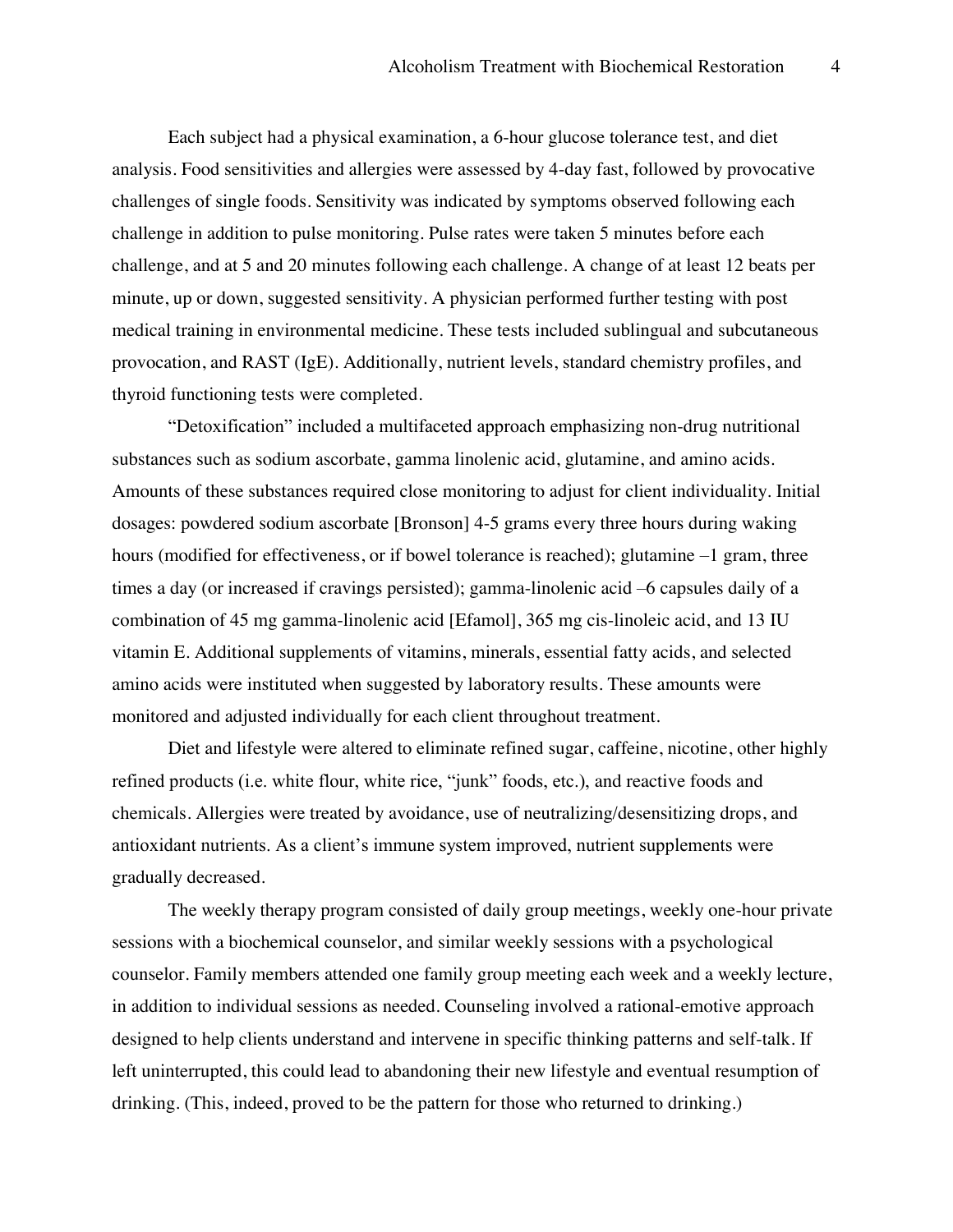A program of regular exercise was required including four half-hour periods per week of physical activity—walking, jogging, sports, etc. Although this was a minimum, more was permitted.

The general pattern of recovery showed some stabilization during the first three weeks, with cravings subsiding, alertness increasing, and moods becoming less labile, and decision making improving. These indications suggested progress. Counseling sessions became more productive. For most clients, at the end of six weeks self-reported loss of alcohol cravings and significant reduction in other previous symptoms suggested clients were ready for discharge and less outpatient assistance. A six-month aftercare program, consisting of voluntary weekly meetings, contributed to assisting their new lifestyle.

Systemic *Candida Albicans* proliferation became an issue of concern during this study. The proliferation of the *C. albicans* yeast is purported to have a variety of adverse effects on physiological functioning, including suppressed immunity (which purportedly increases the chances of allergic responses to foods and chemicals occurring). Yeast foods, certain sugars, and alcohol are claimed to exacerbate symptoms when this mycological problem is present. Mycostatin, an antifungal medication, and a "yeast-free" and carbohydrate modified diet was recommended when *C. albicans* was suspected. [37-39] In each case, a physician carried out diagnosis and treatment of suspected C. albicans infection.

Staff did follow-up, via phone interview. In most cases, the client was interviewed, while in several a near family member responded. Because of an established staff-client relationship and the client's insights into the physiological nature of their alcoholism, it is believed that the responses were honest and accurate. Questions asked covered current chemical use patterns, status of problems originally associated with chemical use, maintenance of any diet revisions (e.g., caffeine, sucrose, nicotine use, nutritional supplementation, exercise, quality of outside activities, and personal support). Answers suggesting a regression to previous lifestyle habits prompted interviewers to probe further about the stability of their abstinence.

#### **Results**

Of the 100 subjects, 98 were known to have at least one alcoholic relative, with 48 reporting alcoholism on both sides of their family. Two were adopted; natural parents were unknown. A number of other studies (of twins, and other adoptees) show similar results suggesting a strong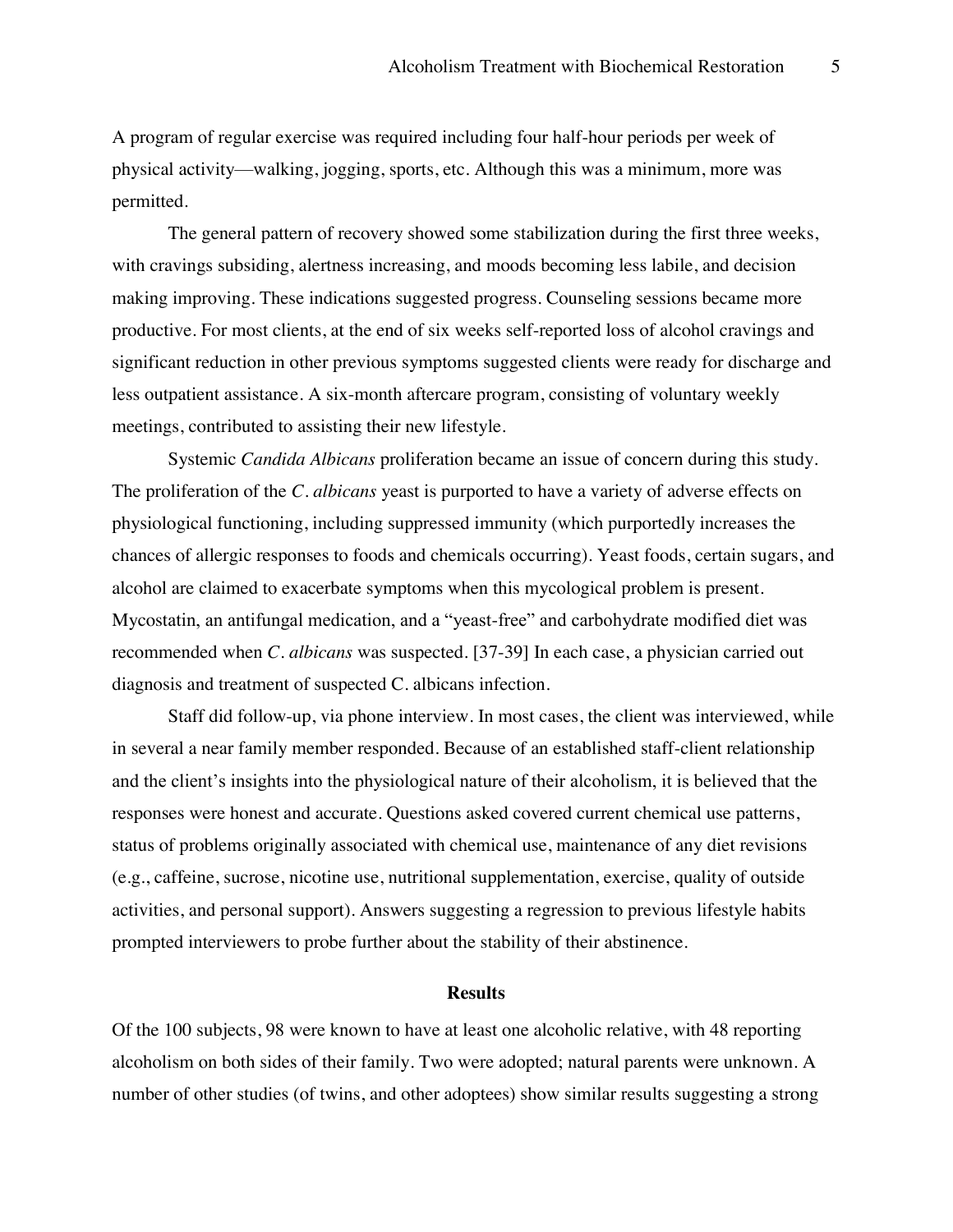genetic component to alcoholism. [40-43]

Sixty clients had been through one or more conventional treatment programs (amassing a total of 98 among them). Of these 60, 12 had entered abstinent, and gave depression as the reason they again sought treatment; six were suicidal. Also reported were severe alcohol cravings, crying spells, abrupt and frequent mood swings, anxiety, tension headaches, and exhaustion.

Abnormal glucose metabolism was present in 92% of the clients sampled, based on fivehour glucose tolerance tests (GTT). Symptoms exhibited by subjects at nadir included grogginess, sleepiness, trance-like states, depression (felt like crying), extreme fatigue, mental confusion, lack of concentration, etc.

Mineral status for some essential and toxic elements was analyzed by hair trace element analysis using sub-occipital hair. Chromium levels were very low (<05 ppm) in 91 of 98 subjects sampled. Zinc was low (<160 ppm) in 43% of the sample. Calcium and magnesium levels were low  $\left($  <300 ppm, <30 ppm) in 40% of subjects.

While many were long-term alcoholics, indications of liver damage was not common; only ten had elevated SGOT readings; one had a high bilirubin; and six had abnormal alkaline phosphatase readings. High histamine levels were present in 12 clients, while three had low histamine levels.

Evidence of food allergy was present in 73% tested (n=100). Most common foods were: wheat (58%), cow's milk (50%), beef (22%), corn (22%), hen's eggs (14%), and peanuts (14%). Of 80 clients tested, chemical sensitivities were present in 70% and hydrocarbons (i.e. natural gas, gasoline, petroleum products, etc.) in 84% clients tested. Formaldehyde sensitivity was found in 30% of subjects, while 29% were phenol sensitive. Twenty-three percent reacted to cigarettes. Upon exposure to any of the above sensitivities, observed or reported symptoms included a number of severe reactions: sudden anger; bursting into tears; falling asleep; and, an inability to speak or think clearly. Twelve have changed occupations as a result of the test findings, while some have modified their environment to be freer of "intoxicating" fumes. None of these subjects have reportedly relapsed, although eleven had previously been in conventional treatment. The symptoms observed during testing for food and chemical sensitivities are summarized in Table 1.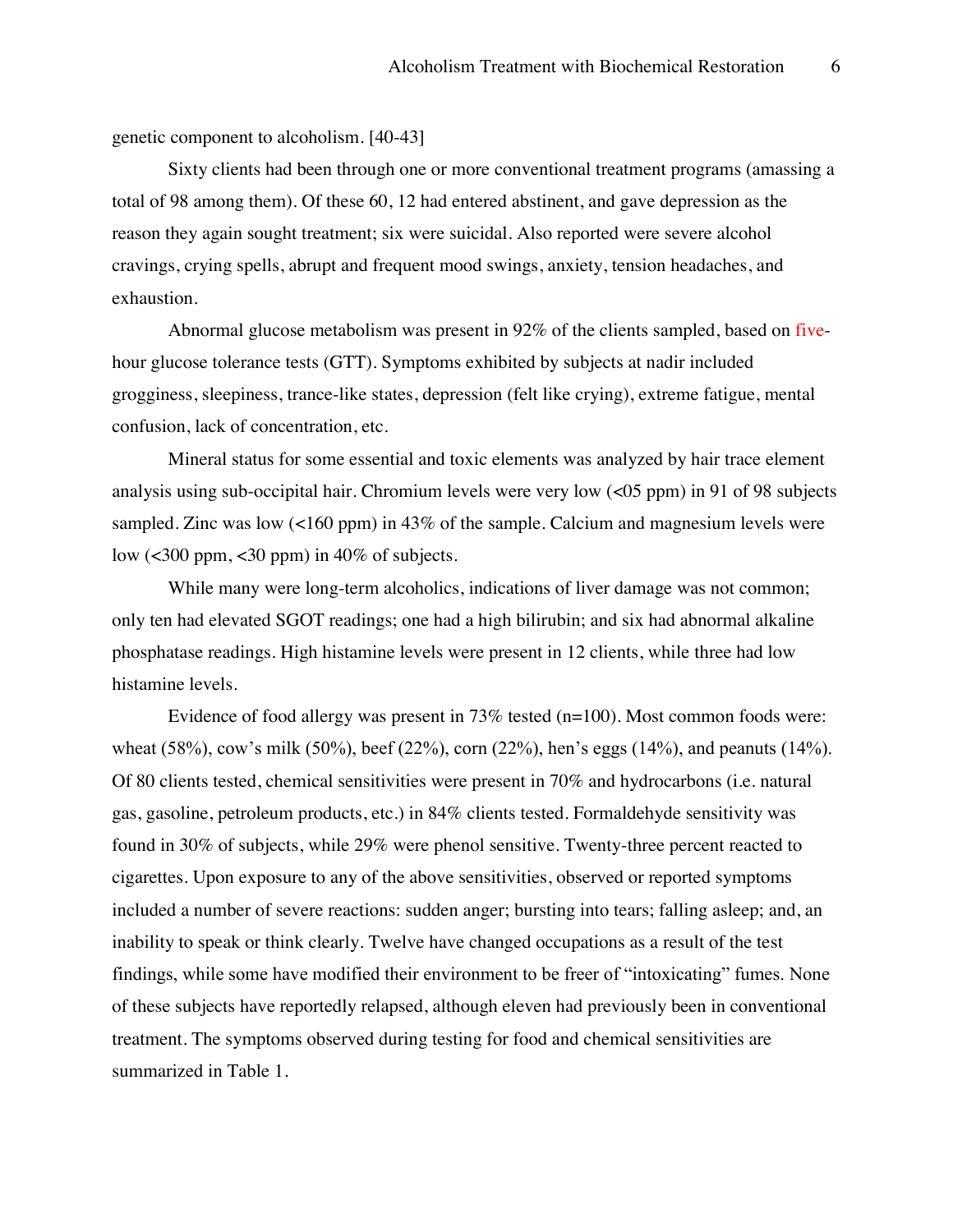| Table 1.                                        |
|-------------------------------------------------|
| Percentage Showing Symptoms                     |
| When Tested for Food and Chemical Sensitivities |

| Allergy/addiction<br>Reactions | <b>Food Sensitive</b><br>$(N = 73)$ | <b>Chemical Sensitive</b><br>$(N = 56)$ |
|--------------------------------|-------------------------------------|-----------------------------------------|
| Fatigue, exhaustion            | 55%                                 | 38%                                     |
| Spaciness, confusion           | 46%                                 | 48%                                     |
| Headaches                      | 34%                                 |                                         |
| Depression                     | 27%                                 | 20%                                     |
| Alcohol/food cravings          | 25%                                 | 13%                                     |
| Anger, Irritability            | 24%                                 | 14%                                     |
| Nausea                         | $9\%$                               |                                         |

By eliminating these stressors, symptoms of years' duration were reportedly "gone." Many clients commented they could not recall such states of alertness and feelings of "stability". Symptoms of *C. albicans* proliferation were present in 25 subjects. Abnormally high depression, and schizophrenic symptoms were present in 71% of these subjects, with 52% exhibiting paranoid symptoms (Hoffer-Osmond Diagnostic Test [HOD]). At discharge, symptoms were reduced, but not eliminated. Treatment for *C. albicans* requires extended treatment beyond the six-week treatment program. Of the 25 clients with *C. albicans* infections, 20 had previous treatments, three were struggling unsuccessfully in Alcoholics Anonymous (AA), and, 21 were abstinent at final follow-up.

As stated in the opening paragraphs the persistence of many symptoms, after achieving abstinence, has been noted by several researchers. Using self-reporting, sixteen different symptoms were assessed at program entry and at program discharge. These results are summarized in Figure 1 and Figure 2.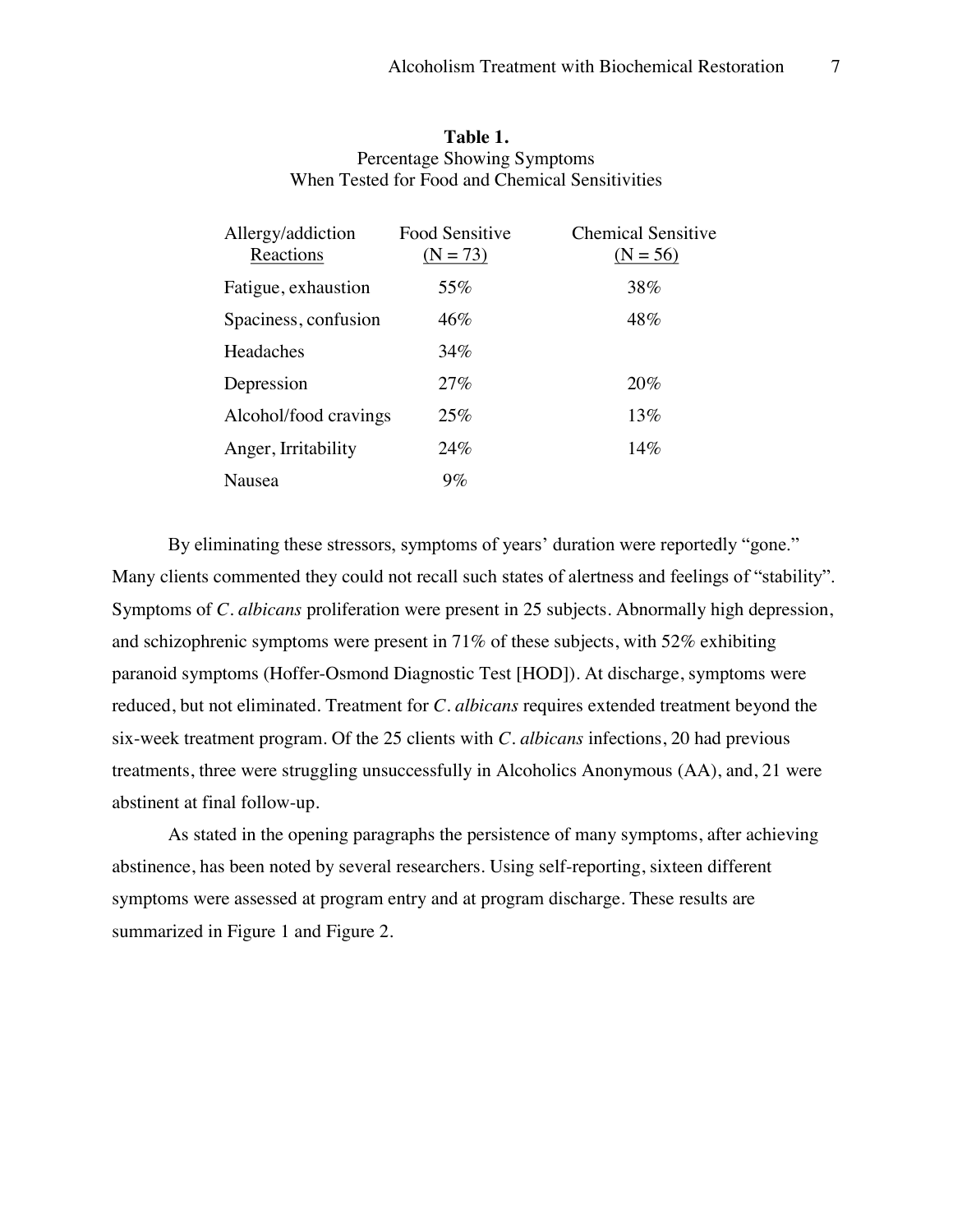Figure 1.



Figure 2.

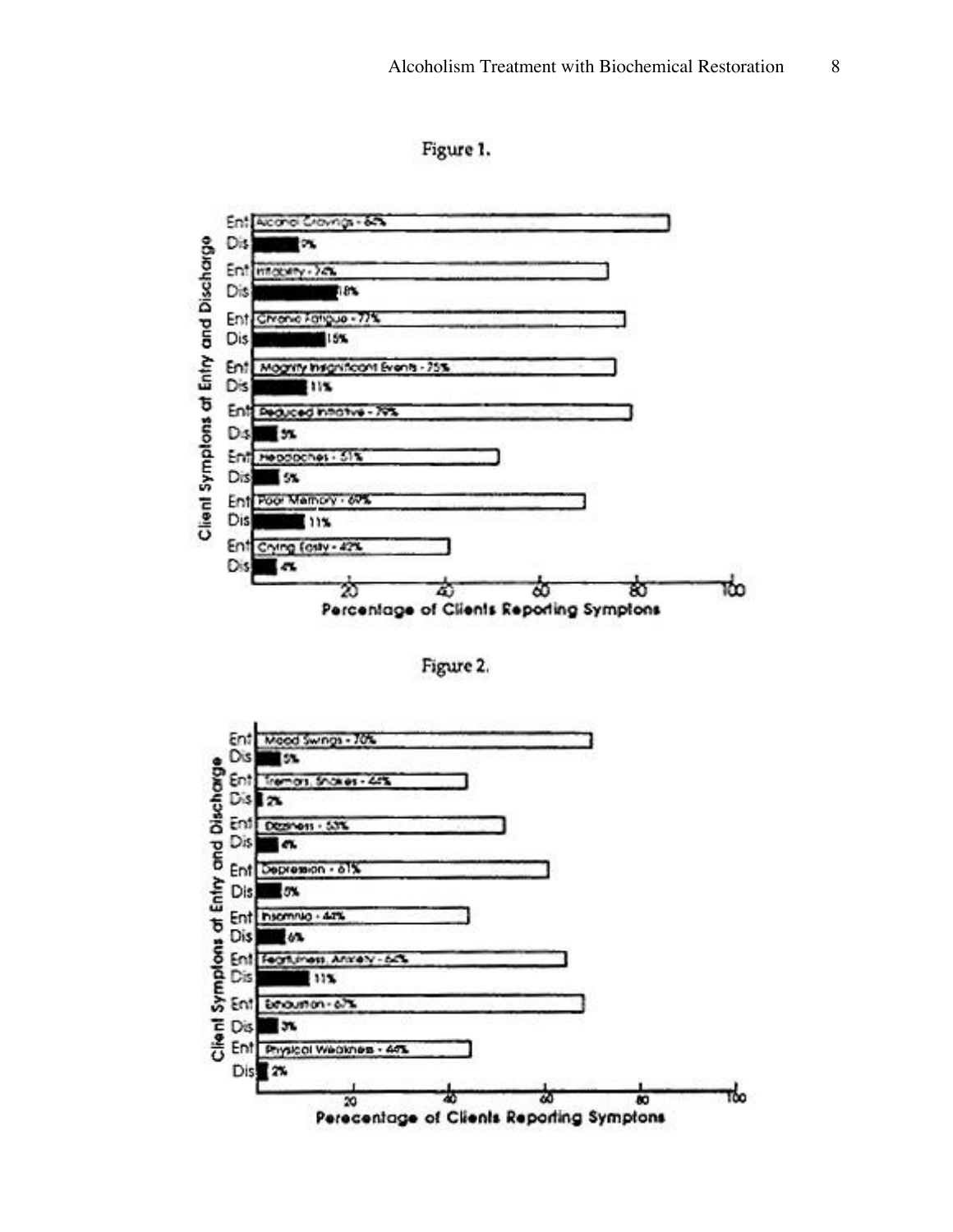Mossberg reported symptoms in all patients four to eight weeks after conventional treatment, including: anxiety, insomnia, tremors, shakes, dizziness, depression, impaired cognitive thinking, and poor memory. [15] By comparison, our study population at six weeks reported these symptoms as follows:  $89\%$  – anxiety free;  $94\%$  – no sleep problems;  $98\%$  – no tremors or shakes;  $96\%$  – free of dizziness;  $95\%$  –depression free; and,  $89\%$  – normal memory recall.

## **Table 2.** Diet and Lifestyle Patterns

| <b>Lifestyle Pattern</b>                        | Entry | <b>Discharge</b>            |
|-------------------------------------------------|-------|-----------------------------|
| <u>Average percentage of</u>                    |       |                             |
| dietary carbohydrates                           |       |                             |
| from sugar/refined products:                    |       |                             |
| Those drinking at entry                         | 48%   | $\Omega$                    |
| Those abstinent at entry                        | 72%   | 0                           |
| Daily coffee use (# of subjects):               |       |                             |
| $7-40$ cups                                     | 43    | 0                           |
| 4-6 cups                                        | 28    | (binges) 1                  |
| $1-3$ cups                                      | 15    | $\mathcal{D}_{\mathcal{L}}$ |
| $0 \text{ cups}$                                | 14    | 97                          |
| Daily cigarette use: (# of subjects):           |       |                             |
| 1-4 packs                                       | 47    | $\theta$                    |
| Less than 1 pack                                | 8     |                             |
| Not smoking                                     | 47    | 92                          |
| <u>Moderate/frequent exercise (# subjects):</u> | 13    | 88                          |
| Elevated blood pressure: (# of subjects):       | 22    | 2                           |

Lifestyle plays a key role in stabilizing brain and body chemistry. The changes for the sample are summarized in Table 2. Six-month follow-up results for the group in this study (99 contacted) are summarized in Table 3. The lifestyle change maintenance is summarized in Table 4.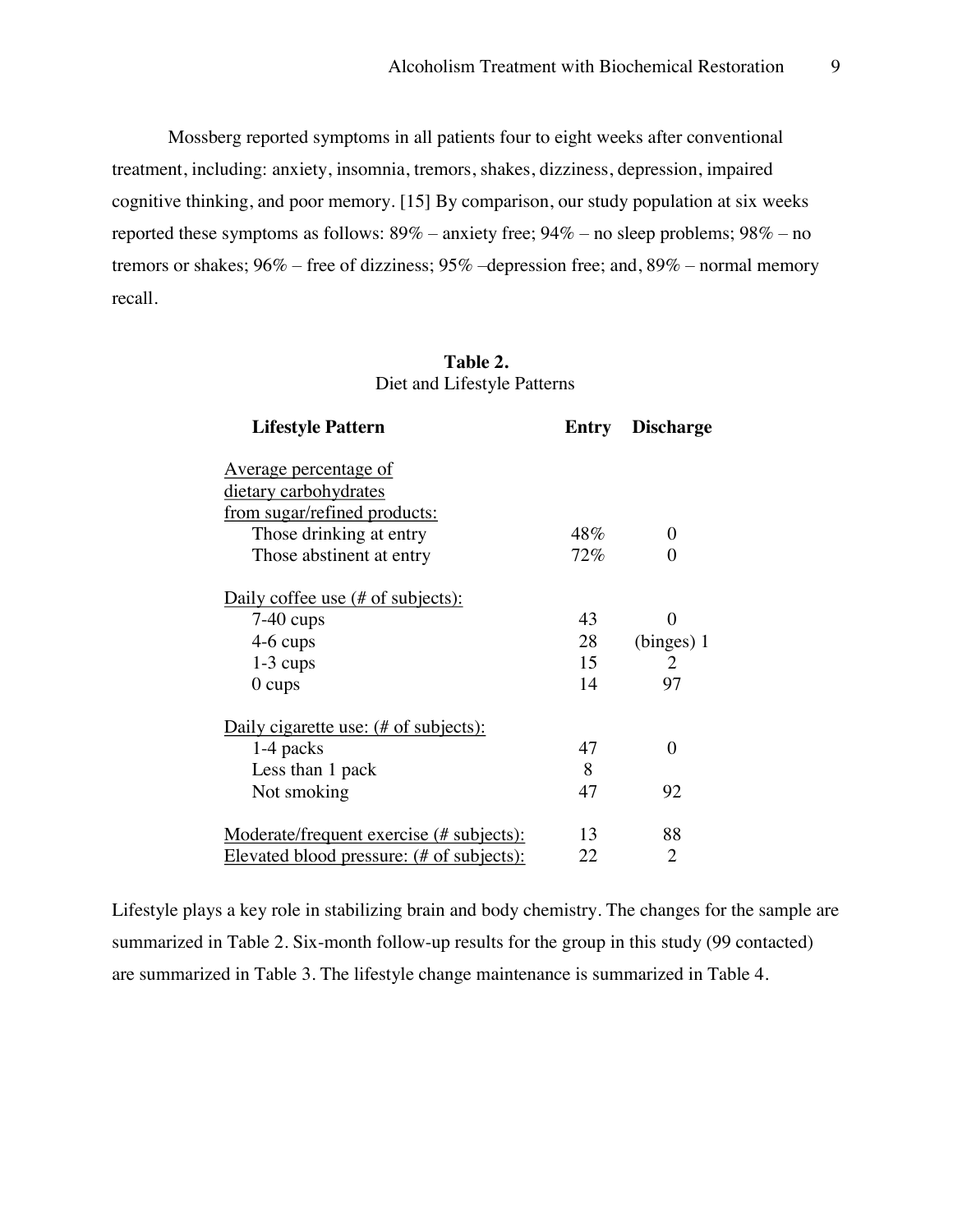#### **Table 3.**

Six-month Follow-up Alcohol Use

- 92 abstinent and stable (85 continuously, 7 after a brief episode of use)
- 7 were drinking
- 1 could not be located

### **Table 4.**

Six-month Lifestyle Change Maintenance

Lifestyle: No alcohol, sugar, nicotine, caffeine, allergy foods, ongoing use of supplements

- 79 successfully maintaining lifestyle changes
- 10 abstinent but off diet and nutrients
- 3 off and on lifestyle; abstinent after slips
- 7 drinking and off diet/nutrients
- 1 could not be located

The long-term follow-up results are summarized in Tables 5 and 6. At the time of the study, time elapsed since discharge varied from one to three and-a-half years.

### **Table 5.**

Long-term (1-3  $\frac{1}{2}$  years) Follow-up: Alcohol Use

## 81 abstinent and stable:

- 57 continuously abstinent and stable
- 17 abstinent after "brief use" (see Table 7)
- 7 abstinent after retreating (4 were early clients with Candida, undiagnosed in first treatment)

#### 14 drinking:

- 5 "using occasionally and improved"
- 9 "using regularly, no improvement." Eight with severe allergies to food and/or chemicals. All had returned to sugar, caffeine, nicotine, and allergy substances before relapse

5 could not be located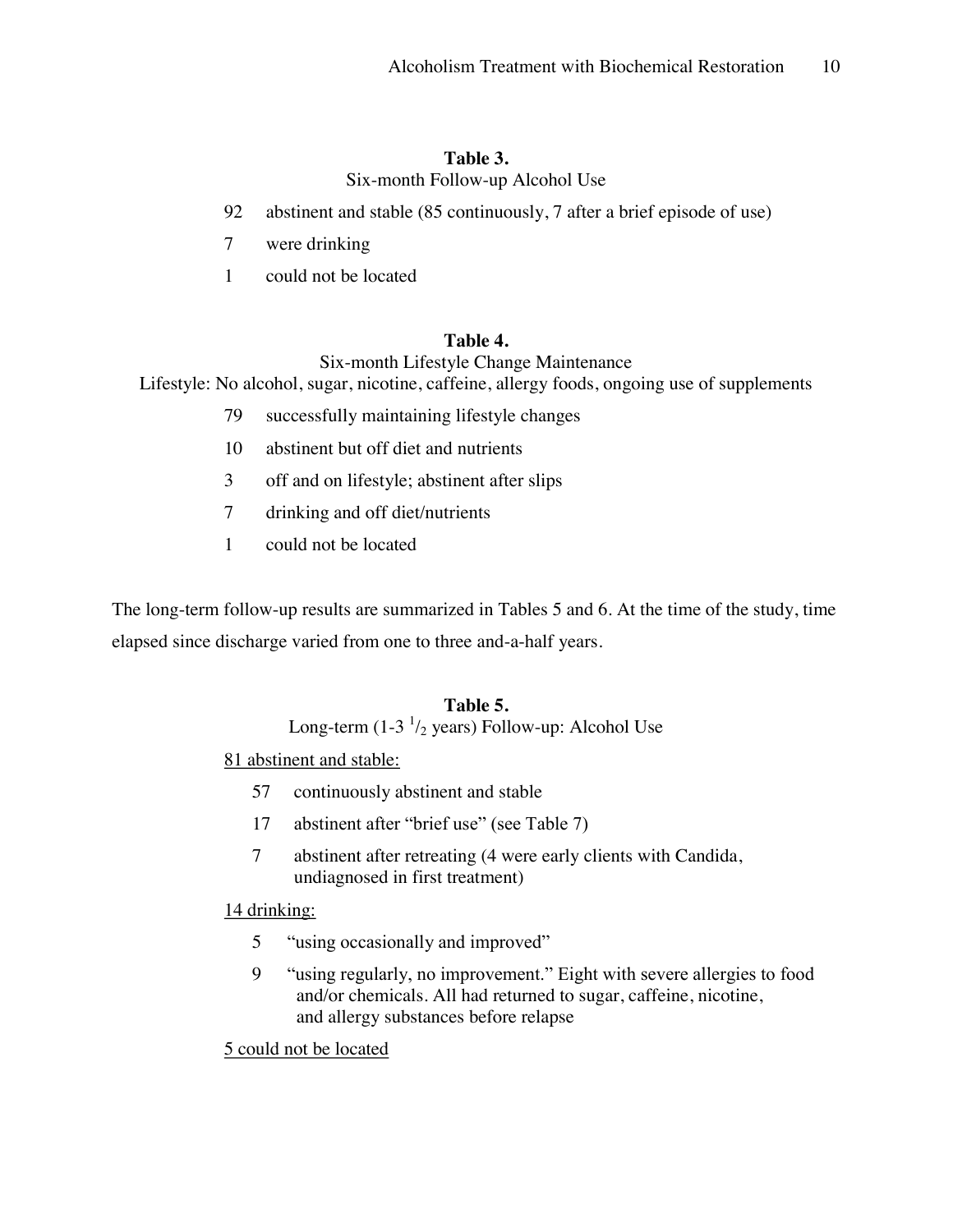## **Table 6.**

Long-term (1-3 $\frac{1}{2}$  years) Lifestyle Maintenance

Of 81 abstinent clients:

- 37 strict adherence to lifestyle
- 34 keeping most lifestyle change
- 10 a wide variance

#### Of 14 who were drinking:

- 3 of the "occasional" five, and
- 1 in the "using" group on partial lifestyle maintenance
- 9 off the lifestyle

1 could not be located

#### **Limitations**

The nature of our study demands reader's restraint in extrapolating them to other alcoholism treatment programs. The Center's staff was trained in combining both conventional psychotherapeutic therapies with biochemical restoration. Few alcoholism treatment programs have received this type of training. Our study population was not randomly selected, nor was there a control group receiving rational-emotive therapy alone, from the same staff.

Self-reporting is a much less reliable method for assessing abstinence than desired. Blood tests that measure enzyme reactions could have verified self-reports of abstinence, but were not utilized. Since such procedures were not employed the reader is reminded that the rates of abstinence are self-reported, and not biochemically verified.

Some authorities in alcoholism feel that recovering alcoholics are always at risk of "returning to the bottle." Although 42 months follow-up may seem adequate to evaluate the impact of our treatment, longer term follow-up may be more desirable.

Nutritional assessments were not intended to be diagnostic. For this reason assessment techniques were utilized to get an "impression" of the overall nutritional status of clients. Clients were free to pursue complete dietary and biochemical assessments during or following treatment. At such time more extensive biochemical measurements for nutritional status could be undertaken. No presumption was made that a "low" hair zinc level was indicative of zinc deficiency. However, it was noted that the trace element levels were within or outside normal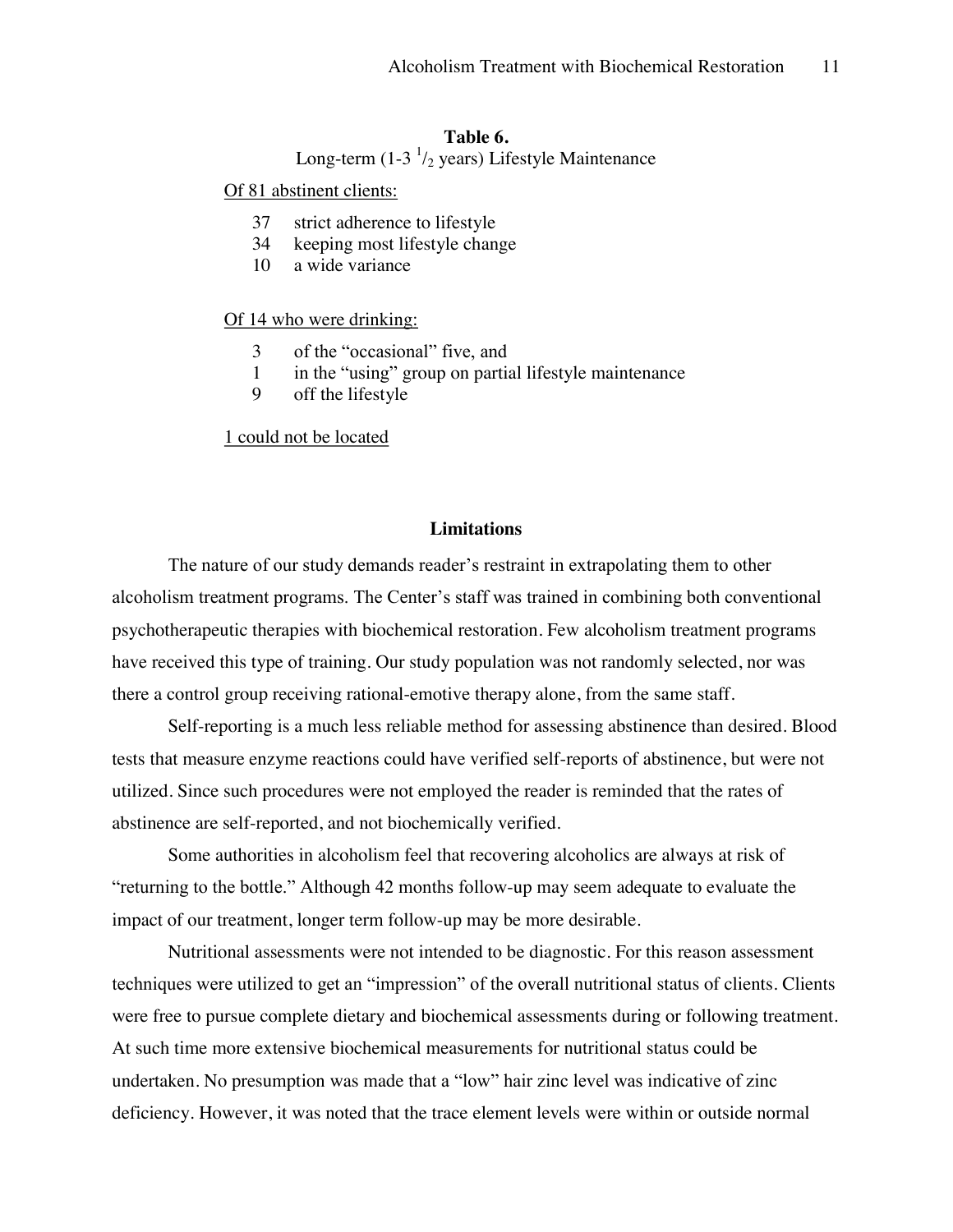ranges for non-alcoholic subjects of similar age, gender, and race. To confirm a deficiency state for a vitamin or mineral, considerably more extensive testing would have had to be completed. It was not the intent of this project to provide such data, as this study is preliminary.

The mycological infection of *C. albicans* presents a particularly difficult problem of diagnosis. Currently, there is no definitive diagnostic test for this prolific infection. Therefore, many symptoms reported by medical mycologists purportedly associated with *C. albicans* infection were used as a yardstick to suggest candidiasis. Even the presence of *C. albicans* in stool or blood samples with high antibodies, is not diagnostic of *C. albicans* infection. It is tempting to over-diagnose based on self-reported symptoms. However, if possible, suspected problems like candidiasis should be verified by multiple diagnostic procedures.

The prevalence of hypoglycemia in alcoholics has been well established. Therefore, it was not the intent of the Center to conduct more elaborate tests incorporating, for example, cortisone measures. The results of the GTT provide a baseline of data that can be shared with the client to demonstrate possibly deranged biochemical responses. Such data can be a motivator to initiate lifestyle (e.g. dietary) changes. However, the rates of hypoglycemia reported in this paper should not infer rates of hypoglycemia for other populations of alcoholics. Without supportive adrenal function tests, etc., our GTTs provide limited endocrinological data.

#### **Discussion**

Two important results are evident from this combined alcohol treatment modality. Firstly, the high percentage of successful abstinence reportedly achieved. Secondly, the stability of the clients, as evidenced by the reduction or elimination of specific long-term symptoms compared to conventional treatment modalities. The addition of biochemical intervention seemed crucial to greatly reducing the severity of reported symptoms.

Both professional observation and client reporting showed a high correlation between loss of control over drinking behavior, and the presence of these symptoms. Our conclusion is that these symptoms are evidence that the brain-body system is still stressed and out of balance. It is only when the physical conditions producing these symptoms are alleviated, as in this study, that client health and stability is achieved.

Mortality studies of alcoholics support this premise. Alcoholics have death rates 2-3 times those of non-alcoholics. [44-47] Other reports show little difference for treated or untreated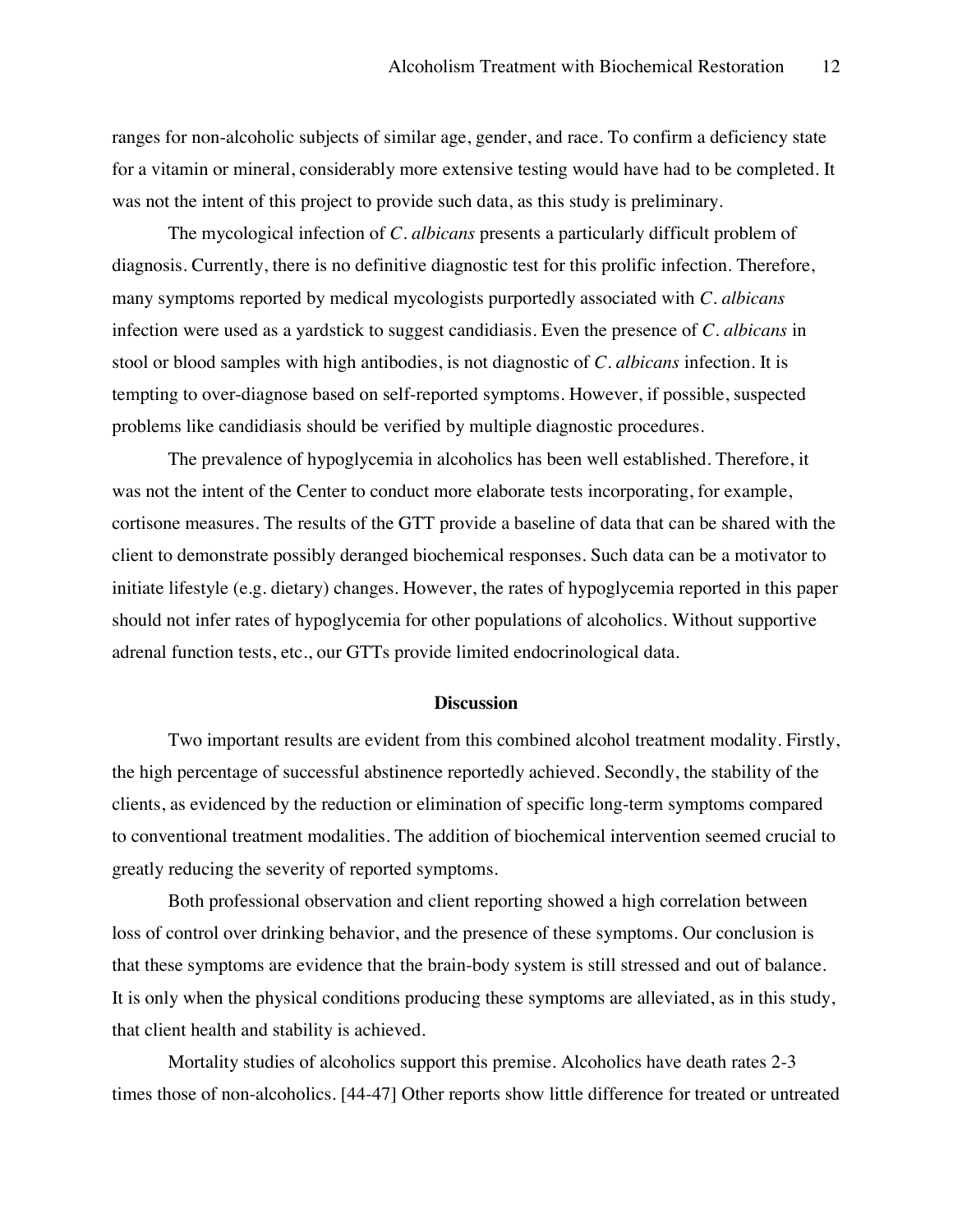alcoholics. [48-50] This makes sense if we acknowledge the continued presence of cravings, physiological imbalance, mood swings, depression, anxiety, etc. Left to their own resources, most people will attempt to alleviate their imbalance using whatever chemicals are available. Thus the importance of dealing with major lifestyle issues that usually goes uncorrected (e.g., smoking, highly refined/low nutrient density diets, allergies/ hypersensitivities, addictions, caffeine consumption, etc.). Older alcoholics die of heart disease, cancer, and other degenerative diseases thought to be influenced by lifestyle habits.

The role depression plays in mortality requires further exploration. Young alcoholics die primarily by "violent" means. Suicide plays a major role, as does accidental death (i.e. poisoning). Berglund followed 1,312 treated alcoholics over a 30-year period. There were 537 deaths during this period (2.6 times the expected rate). There were 88 cases of suicide and 98 other violent deaths, including 44 cases of "uncertain suicide." Twenty-five percent of the deaths were likely due to suicide. [51]

In our study, 61 clients reported depression. Twelve previously treated clients who entered abstinent all gave depression as a major reason, with six suicidal (one brought a suicide note). Only five of the 60 in the study identified depression as a problem just six weeks later. This suggests depression can be treated by specific biochemical intervention. (Neither antidepressant medication or lithium carbonate were used in the study.)

A major emphasis in this work is on a more holistic approach. Abstinence in itself, while necessary, has not been shown to produce wellness or stability. We see a clear correlation between stability and successful alteration of lifestyle. The brief drinking episodes described in Table 7 did not have the "hit-bottom-and-start-all-over" impact associated with many "slips" reported in the literature. We believe the clients' physical systems were stable enough to not completely lose control with brief use. This may have been partially due to the clients' applying the knowledge they had learned during the various counseling sessions. From our perspective we observe is that lifestyle degradation precedes the return to drinking.

## **Table 7.** Brief Use Descriptions

- ! One weekend binge after using cough medicine with high alcohol content.
- Used alcohol once on Christmas Day.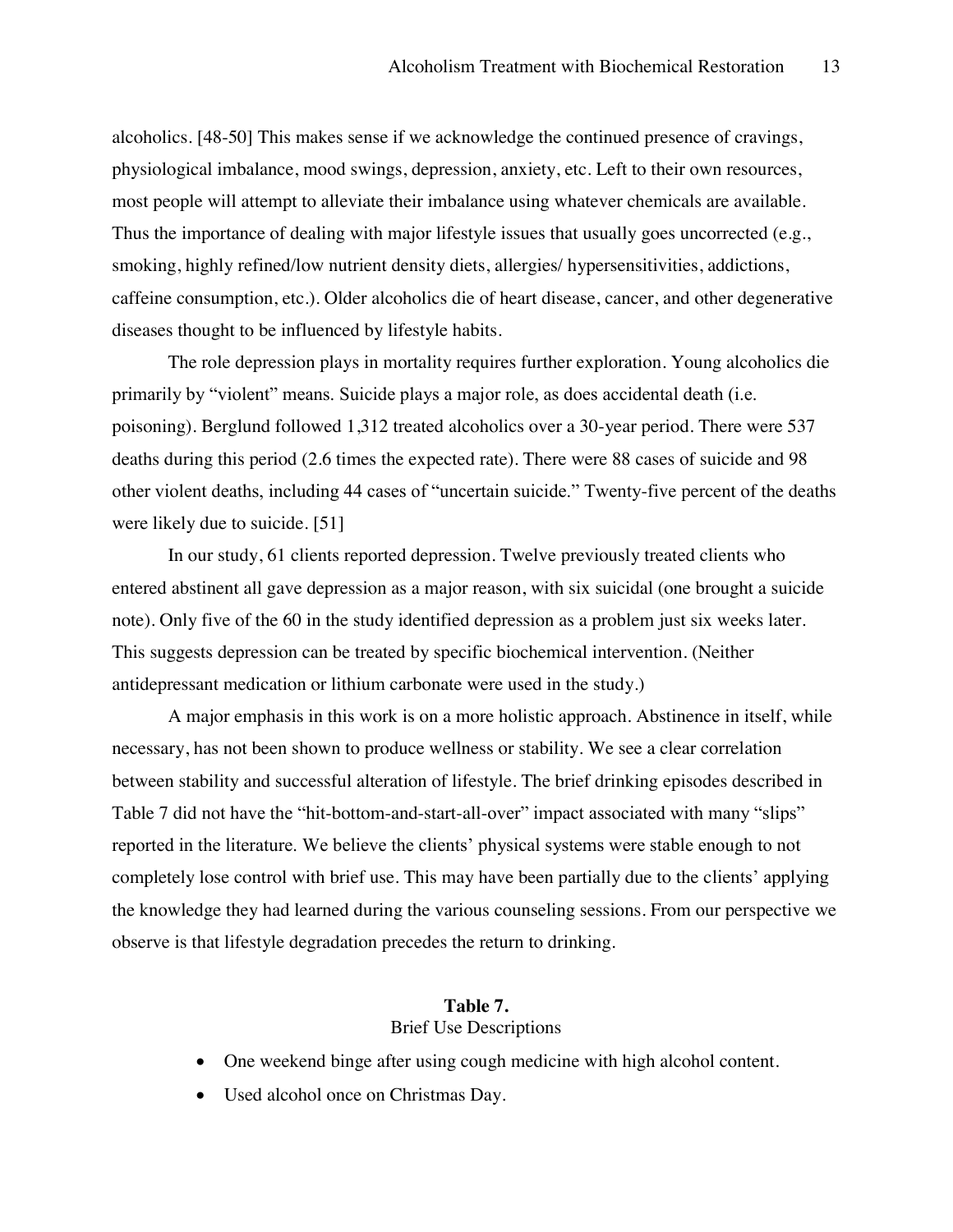- An occasional glass of wine in past. No current use.
- One day deliberate use. Continuous abstinence now.
- Two brief uses, back on diet and nutrients.
- Two brief uses, not maintaining lifestyle well.
- A three-day period of drinking on vacation in Mexico.
- A one-day consumption of some beer.
- Deliberate one-day use "out of boredom".
- Brief use, again abstinent and on diet and nutrients.
- Two binges, both after heavy caffeine and sugar use.
- Went on a binge after abandoning lifestyle. Returned to abstinence and diet/nutrients; "feel great now".
- ! A short period of occasional beers; diet/lifestyle shaky. Brief usage two years ago.
- Brief use; long sobriety and use of nutrients/diet.
- Candidiasis infection severe for a few weeks, used sugar excessively, drank during this period.

A key observation that our work supports is that certain people possess specific vulnerability or "chemistry" susceptible to alcoholism. Beside the "twins" and adoption studies, and our own observations supporting that alcoholism "runs in families," we saw evidence that our clients had reactions to alcohol not present in the general population. A number of other works indicate this. Some include varying acetaldehyde production in different populations [52- 54], family biological markers [55-57], and effects of ethanol on the endogenous opioid system. [58, 59]

We have observed two major types of responses. The first is "energized" with high tolerance and little after-effects (whereas the majority population becomes relaxed or sedated). This correlates with the acetaldehyde tetrahydroisoquinoline pathway. Research [58] continues to support this hypothesis (for some cases). A great deal of current discussion (not cited here) seems to recognize this type of response and drinking pattern.

A second response is becoming more significant as we continue to treat our clients at the Center. We call it the allergy/addiction response, and we see it in the 'binge'' drinker. (Their first drink likely made them sick.) This person drinks somewhat randomly but often cannot control consumption when drinking. Other observations that suggest this involves cerebral effects are the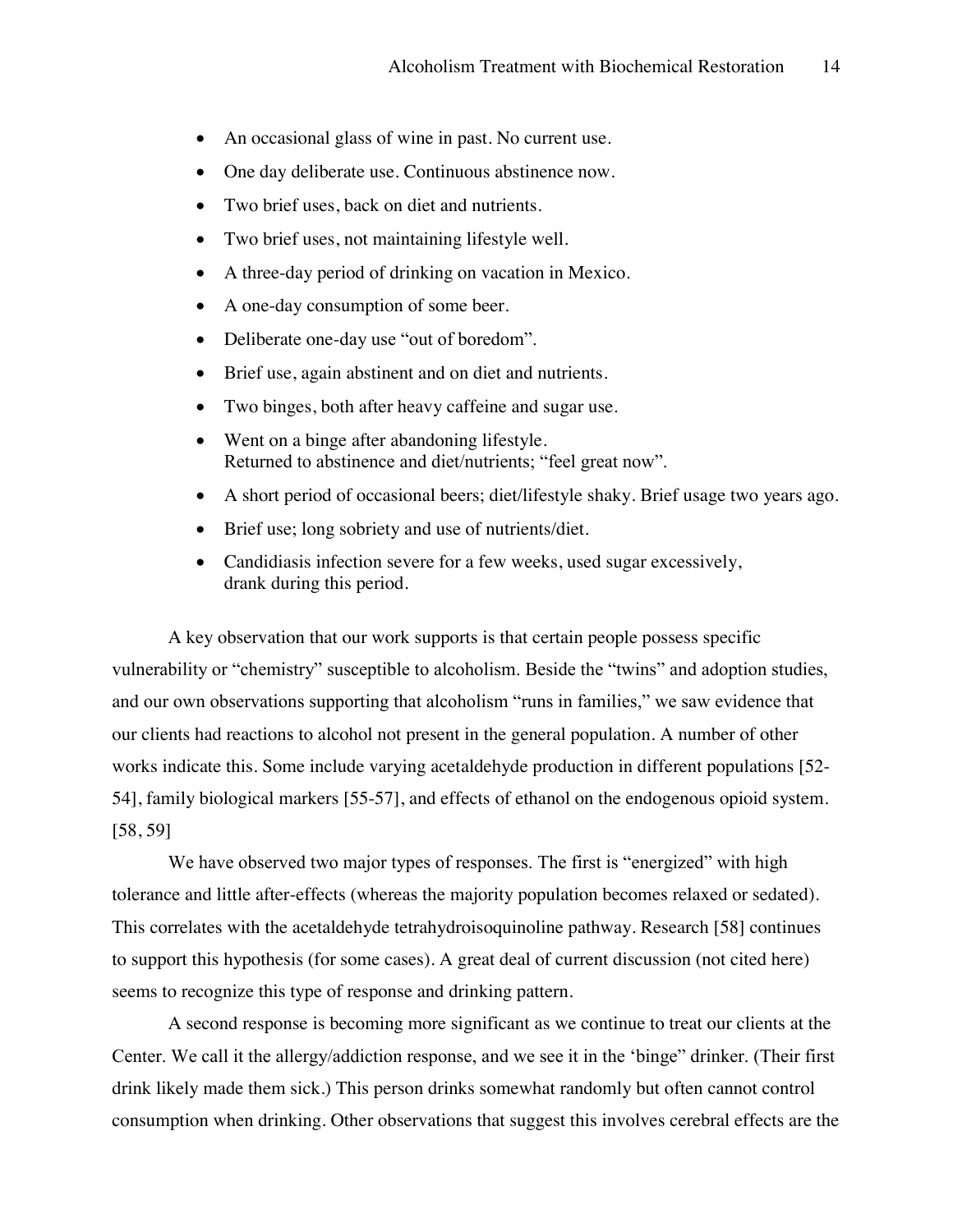major mood and behavior changes usually associated with this kind of drinker. This client in particular usually has a number of food and chemical sensitivities. (Both of these patterns are detected by asking a number of questions about alcohol use and effect. Confirmation of these patterns could have a social benefit by helping to differentiate between true physiological losses of control and use based on choice and responsibility.) Although not within the domain of this study, we have recently become interested in what role essential fatty acid (EFA) metabolism may play, especially in the conversion of linoleic acid to gamma linolenic acid, for some genetic populations (i.e., Scandinavian, Scottish, Irish, native Indian groups).

We see an emerging relationship between chemical dependency and chronic *C. albicans* infections that requires more study. When this proliferative fungal disturbance is suggested, client history reveals a variety of symptoms and complaints associated with alcoholism.

We are not aware of other programs emphasizing a similar approach. One result we hope for, is the opportunity to network and share results with others following similar avenues of investigation. For example, in 1983 Guenther reported one study at the Austin (TX) Veteran's Hospital, which confirms our impressions. It was a prospective study following recovering alcoholics who received either a nutritional or non-nutritional treatment program combined with conventional psychotherapy. [60] A six-month follow-up reported that the therapy only group had a 37.5% abstinence rate compared to the nutritional group's  $81.3\%$  abstinence rate. [60]

The present study supports the hypothesis that a program emphasizing a biochemicalbased outpatient, non-drug, treatment modality will be more successful in producing long-term sobriety, than conventional therapy-only based programs. However, as these results are preliminary, controlled studies testing this approach under more rigid scientific controls are required.

#### **References**

- 1. Gordis, E., Dorph, D., Sepe, V., Smith, H., Outcome of alcoholism treatment among 5578 patients in an urban comprehensive hospital-base program: application of a computerized data system. *Alcoholism: Clin Exp Res,* 1981: 4; 509-13.
- 2. Polich, J. M., Armor, D. J., Braiker, H. B., *The Course of Alcoholism: Four Years After Treatment.* The Rand Corporation: Santa Monica, CA, 169-70, Jan. 1980.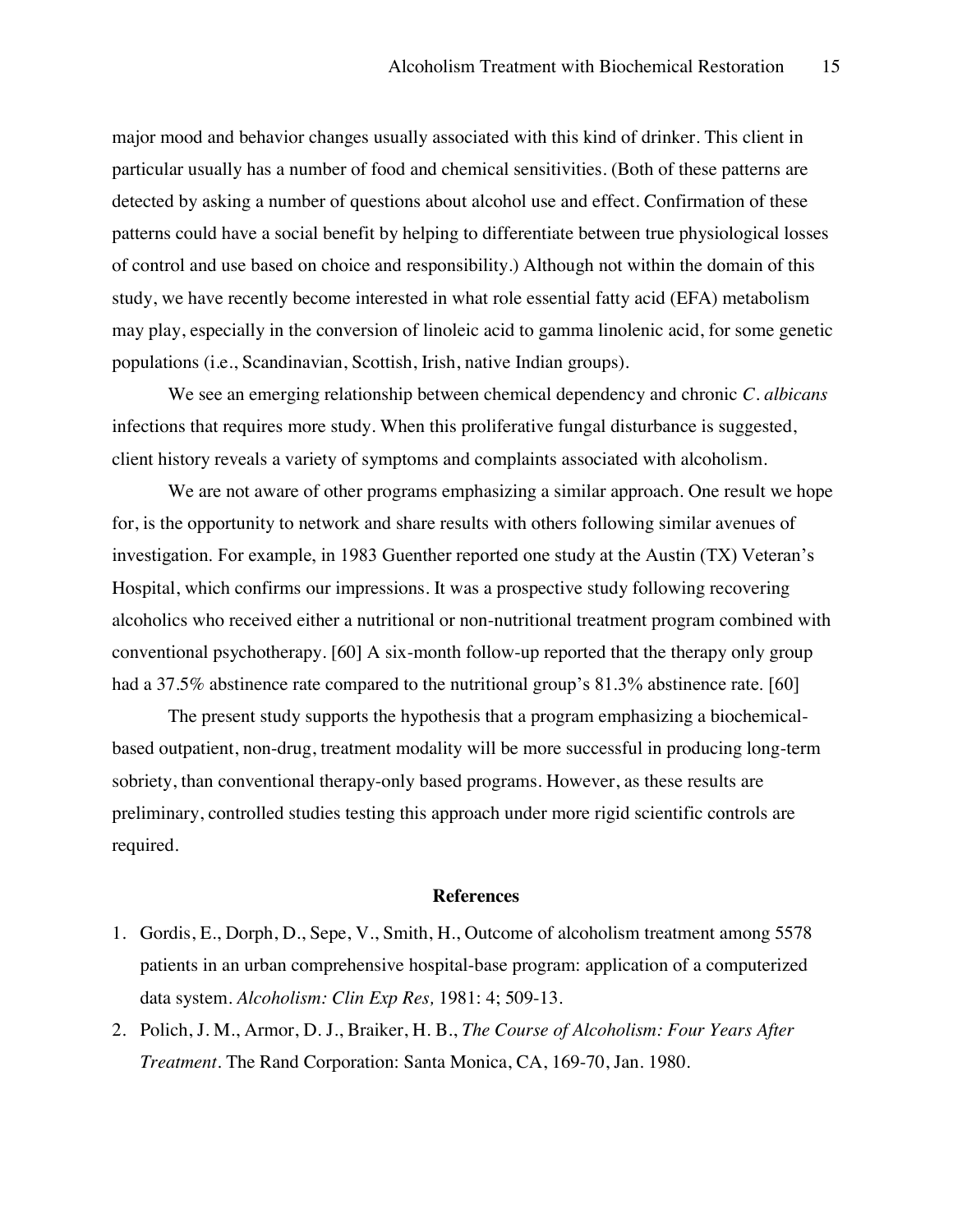- 3. Emrick, C. D., A review of psychologically oriented treatment of alcoholism; I. The use and interrelationships of outcome criteria and drinking behavior following treatment. *Quar I Stud Alc,* 1963:24; 280䯉 288.
- 4. Bruun, K., Outcome of different types of treatment of alcoholics. *Quar I Stud Alc,* 1963: 24; 280-288.
- 5. Kish, G. B., Hermann, H., The Fort Meade alcoholism treatment program. *Quar J Stud Alc,* 1971: 32; 628-635.
- 6. Valliant, G. E., *The Natural History of Alcoholism.* Cambridge, MA: Harvard University Press, 1983, p. 284.
- 7. LeMere F., What happens to alcoholics? *Amer J Psych,* 1953: 109; 674-74.
- 8. Kendell, R., Staton, M., The fate of untreated alcoholics. *Quar J Stud Alc,* 1966: 7; 30-41.
- 9. Edwards, G., Orford, J., Egert, S., *et al.* Alcoholism: A controlled trial of treatment and advice. *Quar J Stud Alc,* 1971: 38; 1004-31.
- 10. Emrick, C. D., A review of psychologically oriented treatment of alcoholism. *J Stud Alc,* 1975: 36(l); 88-107.
- 11. Helzer, J. E., Robins, L. N., Taylor, J. R., *et* al. Extent of long-term moderate drinking among alcoholics discharged from medical and psychiatric treatment facilities. New *Eng J Med, 1985*: 312; 1678-82.
- 12. Holden, C., Is alcoholism treatment effective? *Science,* 1987. 236; 20-22.
- 13. Miller, W. R., Hester, R. K. Inpatient Alcoholism treatment: who benefits? *Am Psychol.,* 1986: 41(7); 794-805.
- 14. Gerard, D. L., Saenger, G., Wile, R., The abstinent alcoholic. *Arch Gen Psy*, 1962: 6; 83-95.
- 15. Mossberg, D. Clinical conditions in alcoholics during long-term abstinence. Karolinska Institute, Dept. of Psychiatry, St. Goran's Hospital, Stockholm, Sweden. Abstract in *Alc Clin Exp Res.* 1985: 9(3); 250.
- 16. De Soto, S. B., O'Donnell, W., Alfred, L., Lopes, C., Symptomatology in alcoholics at various stages of abstinence. *Alc Clin Exp Res*, 1985: 9(6); 505-512.
- 17. Wurtman, R. J. Behavioral effects of nutrients. Lancet, 1983: i; 1145-1147.
- 18. Williams, R., Kalita, D., *Physicians Handbook on Orthomolecular Medicine*. New York, Pergamon, 1977.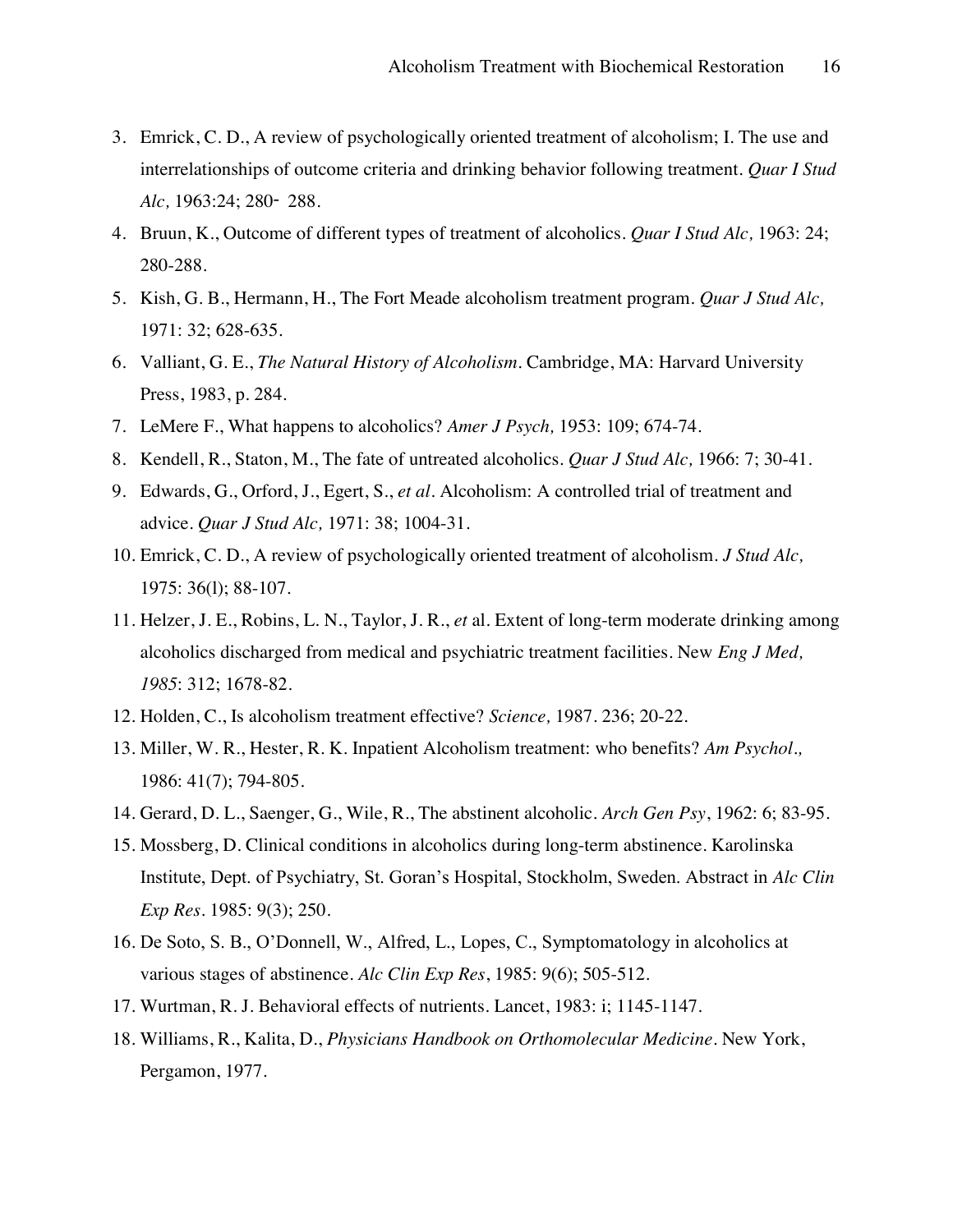- 19. Cohen, E., Wurtman, R., Brain acetylcholine: control by dietary choline. *Science,* 1976: 191; 501-62.
- 20. Colby-Morley, E. Neurotransmitters and nutrition. *J Orth Psy*, 1977: 6(4); 5.
- 21. Williams, R. J., *Alcoholism: The Nutritional Approach*. Austin: Univ. of Texas Press, 1959.
- 22. Branchey, L., Shaw, S., Lieber, C. S., Ethanol impairs tryptophan transport into the brain and depresses serotonin. *Life Science,* 1981: 29; 2751-2755.
- 23. Roe, D., *Alcohol and the Diet*. AVI: Westport, CT., 1979, pp. 111-112.
- 24. Gelenberg, A. J., Tyrosine for treatment of depression. *Amer J Psy*, 1980:137; 622.
- 25. Houumpa, Jr. A. M., Alcohol and Thiamine metabolism. *Alc Clin Exp Res*, 1983:7; 11-14.
- 26. Lonsdale, D. Shamberger, R. J., Red cell transketolase and an indicator of nutritional deficiency. *Amer I Clin Nutr*, 1980: 33; 205-211.
- 27. Pfeiffer, C., Mental *and Elemental Nutrients. Keats:* New Canaan, CT, 1980, pp. 173-177.
- 28. McClain, C.J., Su, L.C., Zinc deficiency in the alcoholic: a review. *Alc Clin Exp Res*, 1983:  $7(1)$ ; 5-10.
- 29. Goodhart, R., The role of nutritional factors in the cause, prevention and cure of alcoholism. *Amer I Clin Nutr*, 1957: 5; 612.
- 30. Horrobin, D., *Clinical Importance of Essential Fatty Acids*, Cassette: American Academy of Medical Presenters 10<sup>th</sup> Annual Conference, Monrovia, CA. PVT 835, Tape 11, Vol. 2., 1983.
- 31. Karolis, H., The allergic alcoholic. *Ill Med 1.* 1962: 119(3); 1962.
- 32. Randolph, T., Moss, R., *An Alternative Approach to Allergies*. New York: Lippincott & Crowell, 1980, p. 122.
- 33. Tintera, J., Stabilizing Homeostasis in the recovered alcoholic through endocrine therapy*. J Ame, Ger*, 1966:14; 71.
- 34. Poulos, J., Stoddard, D., Carron, K., *Alcoholism, Stress, and Hypoglycemia*. Davis: Santa Cruz, CA., 1976, p. 96.
- 35. Hoffer, A. H., Osmond, H., Kelm, H., *Hoffer-Osmond Diagnostic Test*. Copyright A. Hoffer, 1967.
- 36. Symptometer of Common Alcoholic/Hypoglycemic Symptoms (adapted from Cheraskin, E.) *Psychodietetics, New* York: Stern and Day, 1974, pp. 84-85.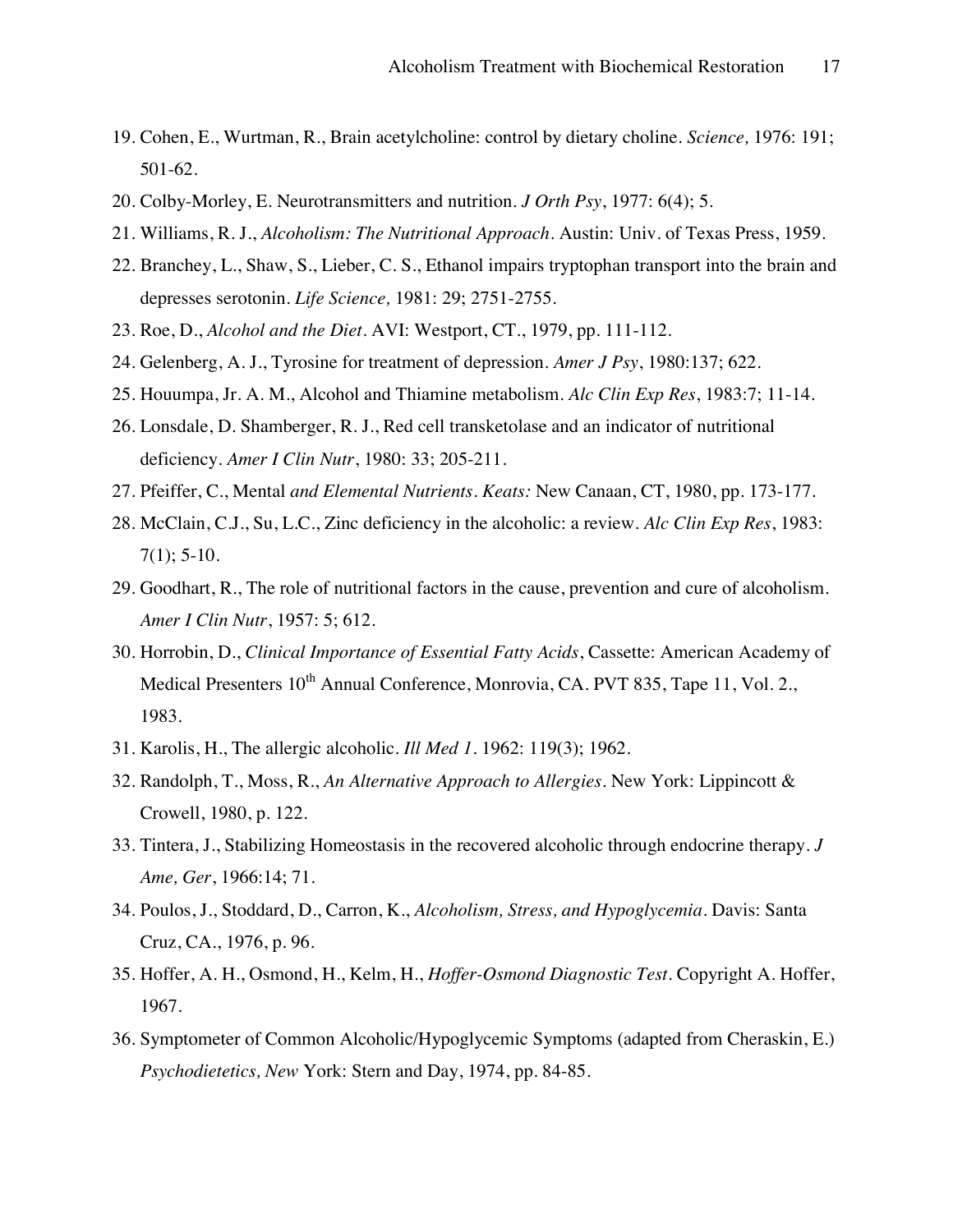- 37. Truss, *C. 0., The Missing Diagnosis*. (2614 Highland Ave, Birmingham, AL), 1983, pp. 117- 128.
- 38. Taylor, L., Candida albicans. P-P *Foundation J,* 1984: 9; 9.
- 39. Trowbridge, J.P., Walker, M., *The* Yeast *Syndrome, Bantam:* New York, 1986.
- 40. Goodwin, D. W., Alcoholism and heredity. *Arch Gen Psy,* 1979:36; 57-61.
- 41. Goodwin, D. W., Alcohol problems in adoptees raised apart from biological parents. Arch Gen Psy, 1973:28; 238-243.
- 42. Cloninger, C. R., Bohman, M., Sigvardsson, S., Inheritance of alcohol abuse: Cross fostering analyses of adopted men. *Arch Gen Psy*, 1981: 38; 861-868.
- 43. Cadoret, R. J., Cain, C. A., Frove, W. M., Development of alcoholism in adoptees raised apart from alcoholic biologic relatives. *Arch Gen Psy,* 1980, 37; 561-563.
- 44. Costello, R. M., Parsons-Manders, P, Schneider, S. Alcoholic Mortality: a 12-year follow-up*. Am J Drug Alc Abuse,* 1978:5; 199-210.
- 45. Nicholls, P, Edwards, G., Kyle, E., Alcoholics admitted to four hospitals in England. *Quar J Stud Alc,* 1974: 35; 841-855.
- 46. Thorarinsson, A., Mortality among men alcoholics in Iceland, 1951-74. *J Stud Alc*, 1979: 40(7); 704-718.
- 47. Schmidt, W., De Lint, J., Mortality experiences of male and female alcoholic patients. *Quar J Stud Alc,* 1969: 30; 112-119.
- 48. De Lint, J., Levinson, T., Mortality among patients treated for alcoholism: a 5-year followup. *CMA J,* 1975:113; 385-387.
- 49. Pell, S., D'Alonzo, C. A., A five-year mortality study of alcoholics. *J Occup Med*, 1973: 15(2); 120-125.
- 50. Tashiro, M., Lipscomb, W. R., Mortality Experience of alcoholics. *Quar J Stud Alc,* 1963: 24; 203-212.
- 51. Berglund, M., Suicide in alcoholism. *Arch Gen Psy,* 1984: 41; 888-891.
- 52. Thomas, M., Peters, T. J. Acetaldehyde: Its role in alcoholic toxicity and dependence. *Brit J Addict,* 1981: 76; 375-378.
- 53. Li, T. K., Bosron, W., Dafeldecker, W., Lange, L., Vallee, B., Isolation of II-alcohol dehydrogenase of human liver: Is it a determinant of alcoholism? *Proc Natl Acad Sci,* 1977: 74; 4378-4381.